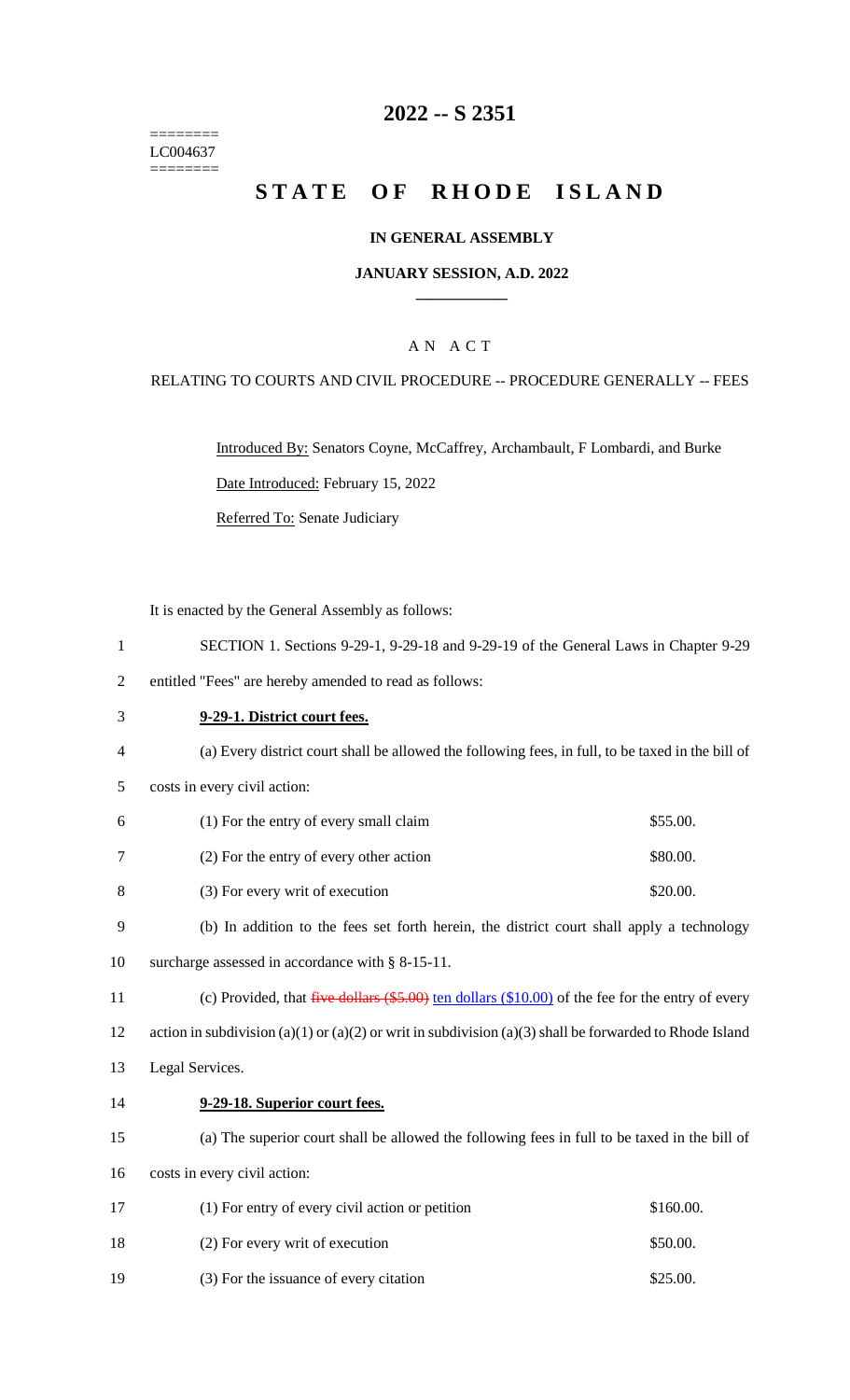(b) In addition to the fees set forth in subsection (a) of this section, the superior court shall apply a technology surcharge on all filing fees assessed in accordance with § 8-15-11. 3 (c) Provided, that ten dollars (\$10.00) twenty dollars (\$20.00) of the fee for the entry of every civil action or petition shall be forwarded to Rhode Island Legal Services. **9-29-19. Family court fees.** (a) The family court shall be allowed the following fees in full to be taxed in the bill of costs in every domestic relations or other civil proceeding: (1) For the entry of every petition, complaint, or action \$120.00. 9 (2) For every writ of execution \$40.00. (b) In addition to the fees as set forth herein, the family court shall apply a technology surcharge fee assessed in accordance with § 8-15-11. (c) Provided, that ten dollars (\$10.00) twenty dollars (\$20.00) of the fee for the entry of every petition, complaint or action shall be forwarded to Rhode Island Legal Services. SECTION 2. This act shall take effect upon passage.

======== LC004637 ========